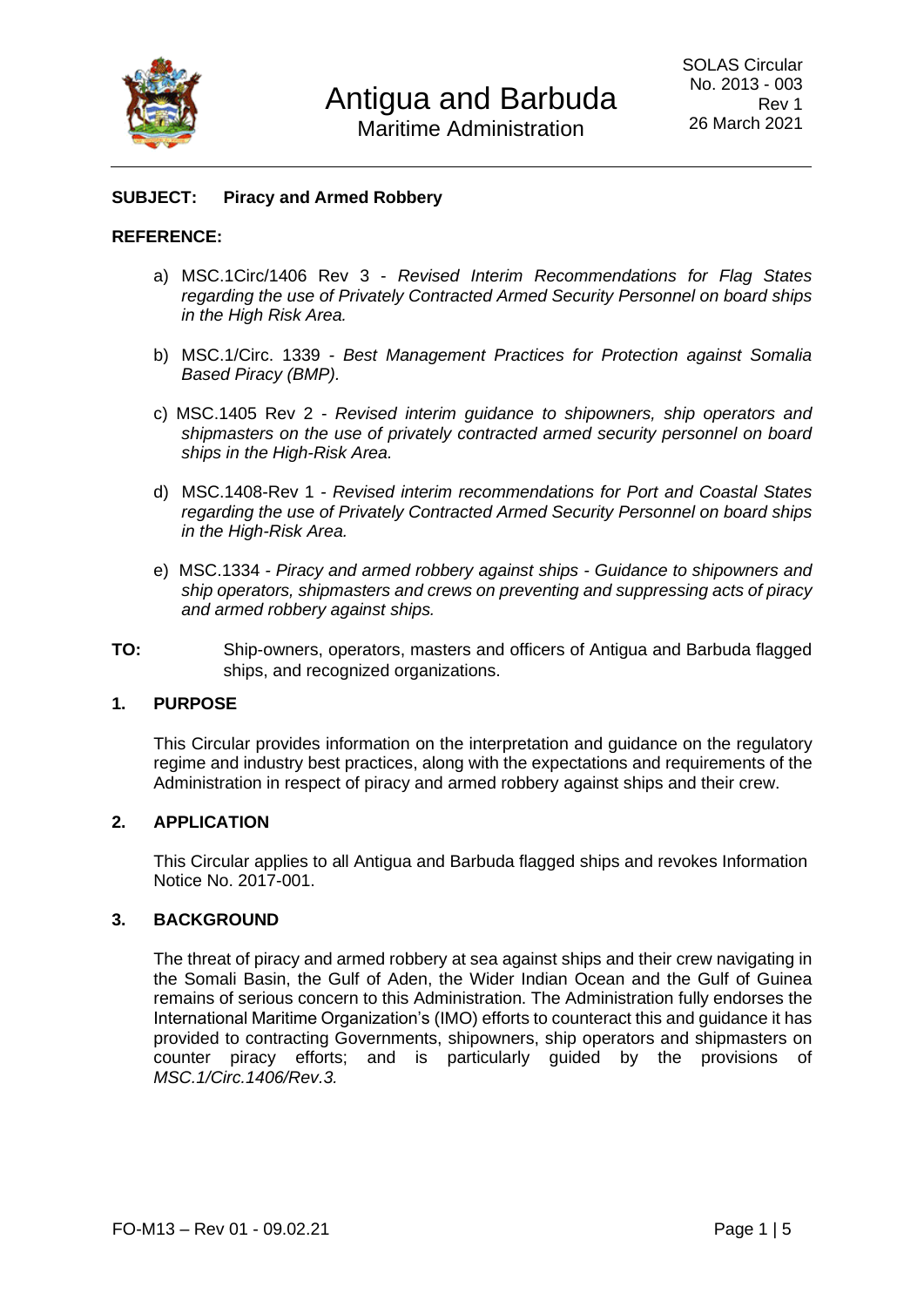The Administration has provided access to LRIT data from Antigua and Barbuda ships transiting the High-Risk Area (HRA) to European Naval Forces in order to support the United Kingdom Maritime Trade Operations (UKMTO Voluntary Reporting Procedures and to enhance the maritime security forces domain awareness in the HRA.

\_\_\_\_\_\_\_\_\_\_\_\_\_\_\_\_\_\_\_\_\_\_\_\_\_\_\_\_\_\_\_\_\_\_\_\_\_\_\_\_\_\_\_\_\_\_\_\_\_\_\_\_\_\_\_\_\_\_\_\_\_\_\_\_\_\_\_\_\_\_\_\_\_

The Government of Antigua and Barbuda has also signed an agreement with the European Union to allow military Vessel Protection Detachments (VPDs) to board Antigua and Barbuda flagged vessels when they are chartered by the World Food Programme as well as vessels that are particularly vulnerable when transiting the HRA.

## **4. OBLIGATIONS AND GUIDANCE/RESPONSIBILITES**

#### **1. Piracy in the Somali Basin, Gulf of Aden and the Wider Indian Ocean**

### *1. Best Management Practices (BMP)*

- 1. This Administration endorses MSC.1/Circ.1339 and advises all involved in operating Antigua and Barbuda flagged ships navigating the HRA to, as far as practicable, implement the prescribed anti-piracy measures.
- 2. Ship operators are asked to instruct their masters, ship security officers and crew to be familiar with the BMP, as revised, and all other relevant IMO Circulars dealing with the issue of piracy.
- 3. The UKMTO and Maritime Security Centre Horn of Africa (MSCHOA) are the principal military organizations to be contacted in the Area. All ships are strongly encouraged to inform military organizations of their movement to enhance military situational awareness and their ability to respond to incidents.
- 4. All ships should, as far as practicable, implement the basic measures that are likely to be effective at reducing the risk of a piracy attack as prescribed in the implementation of Ship Protective Measures (SPMs).

## *2. UKMTO*

- 1. The UKMTO acts as the primary point of contact for merchant ships and their Company Security Officers (CSOs), providing liaison with military forces in the region. UKMTO offers regular information to ships and a weekly report summarizing the previous week's activity.
- 2. All ships on entering the UKMTO Voluntary Reporting Area are encouraged to provide reports using the prescribed forms available at [www.ukmto.org.](http://www.ukmto.org/) Tel: +44 2392 222060.
- 3. UKMTO is also able to offer Masters and CSOs the opportunity to conduct drills and exercises to support their passage planning in the region. This service can be accessed on the dedicated exercise line +44(0)2392 222060.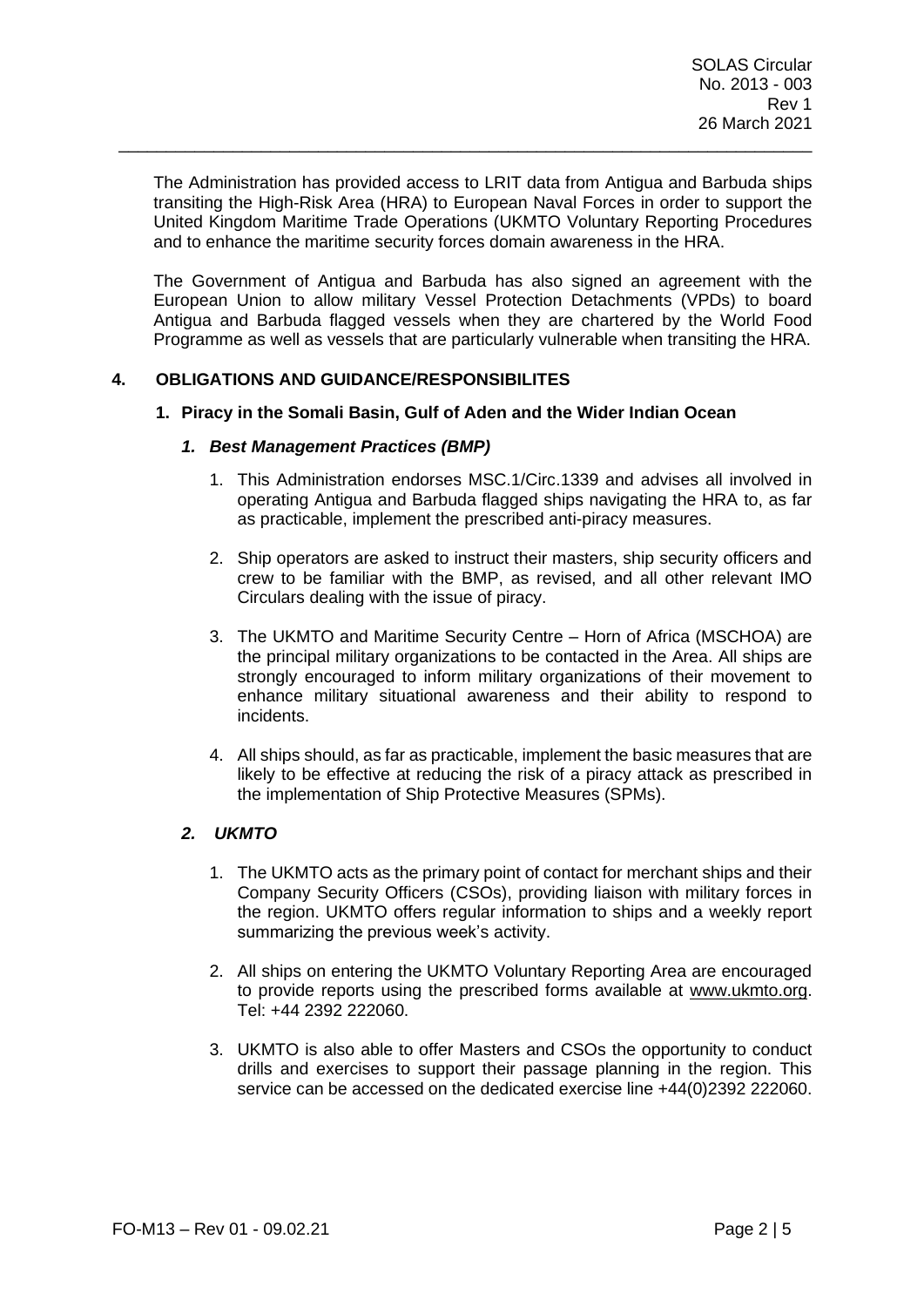# *3. MSCHOA*

1. The MSCHOA is the planning and coordination centre for the EU naval Forces (EU NAVFOR). MSCHOA encourages companies to register their ships' movement before entering the HRA and if participating in the group transit system via their website [www.mschoa.org.](http://www.mschoa.org/) A downloadable form is also available or one can be requested from [postmaster@mschoa.org.](mailto:postmaster@mschoa.org)

\_\_\_\_\_\_\_\_\_\_\_\_\_\_\_\_\_\_\_\_\_\_\_\_\_\_\_\_\_\_\_\_\_\_\_\_\_\_\_\_\_\_\_\_\_\_\_\_\_\_\_\_\_\_\_\_\_\_\_\_\_\_\_\_\_\_\_\_\_\_\_\_\_

2. The MSCHOA Vessel Registration Area is highlighted on the UKHO Chart Q6099.

## **4.** *Employment of Armed Security Personnel*

- 1. While the laws of Antigua and Barbuda do not explicitly prohibit the employment of Privately Contracted Armed Security Personnel (PCASP) on board Antigua and Barbuda flagged ships, the Administration supports the IMO's position that the use of PCASP should not be considered as an alternative to best management practices and other protective measures.
- 2. Further, the Administration also recognises that ship owners, ship operators and ship masters have the right, and the responsibility, to take or execute any decision which is necessary for the safety and security of the vessel and its crew.
- 3. The Administration recommends that shipowners should only consider the option of placing armed guards (PCASP) on board if a risk assessment indicates that this is the best way to ensure the safety of the seafarers on board the ship. In conducting the risk assessment ship owners, ship operators and ship masters may wish to refer to either of the following sources for valuable intelligence on pirate activities, in addition to the Useful Contacts as outlined in Annex A of BMP:
	- 1. US. Navy, Office of Naval Intelligence Worldwide Threat to Shipping (WTS) Reports – Appendix A*: Piracy and Armed robbery at Sea Statistics and Trends* at [www.oni.navy.mil](http://www.oni.navy.mil/)
	- 2. The International Maritime Bureau (IMB) Piracy Report Center at [www.icc-ccs.org](http://www.icc-ccs.org/)
- 4. In choosing a contractor to provide PCASP, ship operators should be guided by the provisions of MSC.1405/Rev.2 entitled: "*Revised interim guidance to shipowners, ship operators, and shipmasters on the use of privately contracted armed security personnel on board ships in the high risk area.* The use of firearms on vessels carrying dangerous cargoes should also be given special consideration with appropriate mitigating measures identified and established.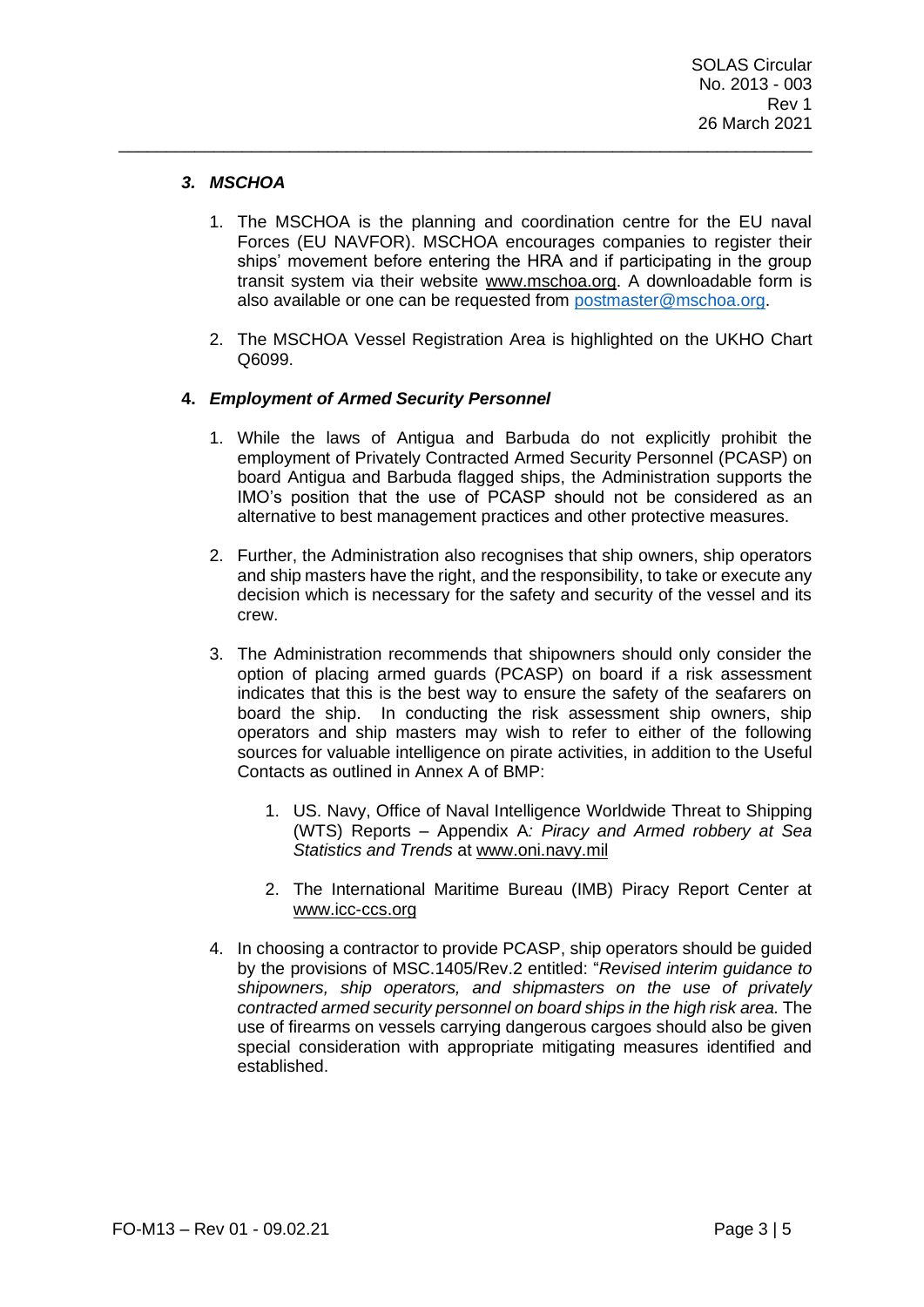5. Ship operators and ship masters should also take note of *MSC.1/Circ.1408- Rev1 on the Revised interim recommendations to port and coastal States regarding the use of Privately Contracted Armed Security Personnel on board ships in the High-Risk Area.* This document provides guidance and information on the responses of coastal and port states to the carriage of PCASP on ships in the area.

\_\_\_\_\_\_\_\_\_\_\_\_\_\_\_\_\_\_\_\_\_\_\_\_\_\_\_\_\_\_\_\_\_\_\_\_\_\_\_\_\_\_\_\_\_\_\_\_\_\_\_\_\_\_\_\_\_\_\_\_\_\_\_\_\_\_\_\_\_\_\_\_\_

*6.* It is incumbent on the ship owner/operator to ensure that PCASP are given the same safety protection as the crew, therefore sufficient Life Saving Appliances (LSA) should be provided for all persons on board. In case of any shortfall in lifeboat capacity for the total number of persons on board when the PCASP are on board, an application should be made to the Administration in good time explaining the circumstances for the consideration of applicable Temporary permission.

# *5. Command and Control of PCASPs*

- 1. All ship owners/operators should, when entering into a contract with a Private Maritime Security Company (PMSC), ensure that there is a clearly defined and documented command and control structure linking the ship owner/operator, the Master, the ship's officers, and the PCASP team leader. It is recommended that documented procedures be established and implemented on board to cover safety briefings to the PCASP and secured measures for the stowage of firearms.
- 2. The documented command and control structure should have a clear statement that indicates that the Master remains in command and retains the overriding authority at all times.
- 3. The master on board an Antigua and Barbuda flagged ship should also report the presence of PCASP, firearms and security related equipment embarked on board when reporting in to MSCHOA and UKMTO.

## **2. Piracy in the Gulf of Guinea**

## *1. Best Management Practices*

- 1. This Administration endorses the *Best Management Practices to Deter Piracy and Enhance Maritime Security off the Coast of West Africa including the Gulf of Guinea, (BMP-West Africa),* and advises all involved in operating Antigua and Barbuda flagged ships navigating the HRA to, as far as practicable, implement the prescribed anti-piracy measures.
- 2. Ship operators are asked to instruct their masters, ship security officers and crew to be familiar with the BMP West Africa, as revised, in order to access the services provided.

## *2. Maritime Domain Awareness for Trade - Gulf of Guinea*

1. The *Maritime Domain Awareness for Trade – Gulf of Guinea* (MDAT-GoG) is a cooperation centre between the Royal Navy (UKMTO) and the French Navy (MICA-Center) in support of the Yaounde Process.